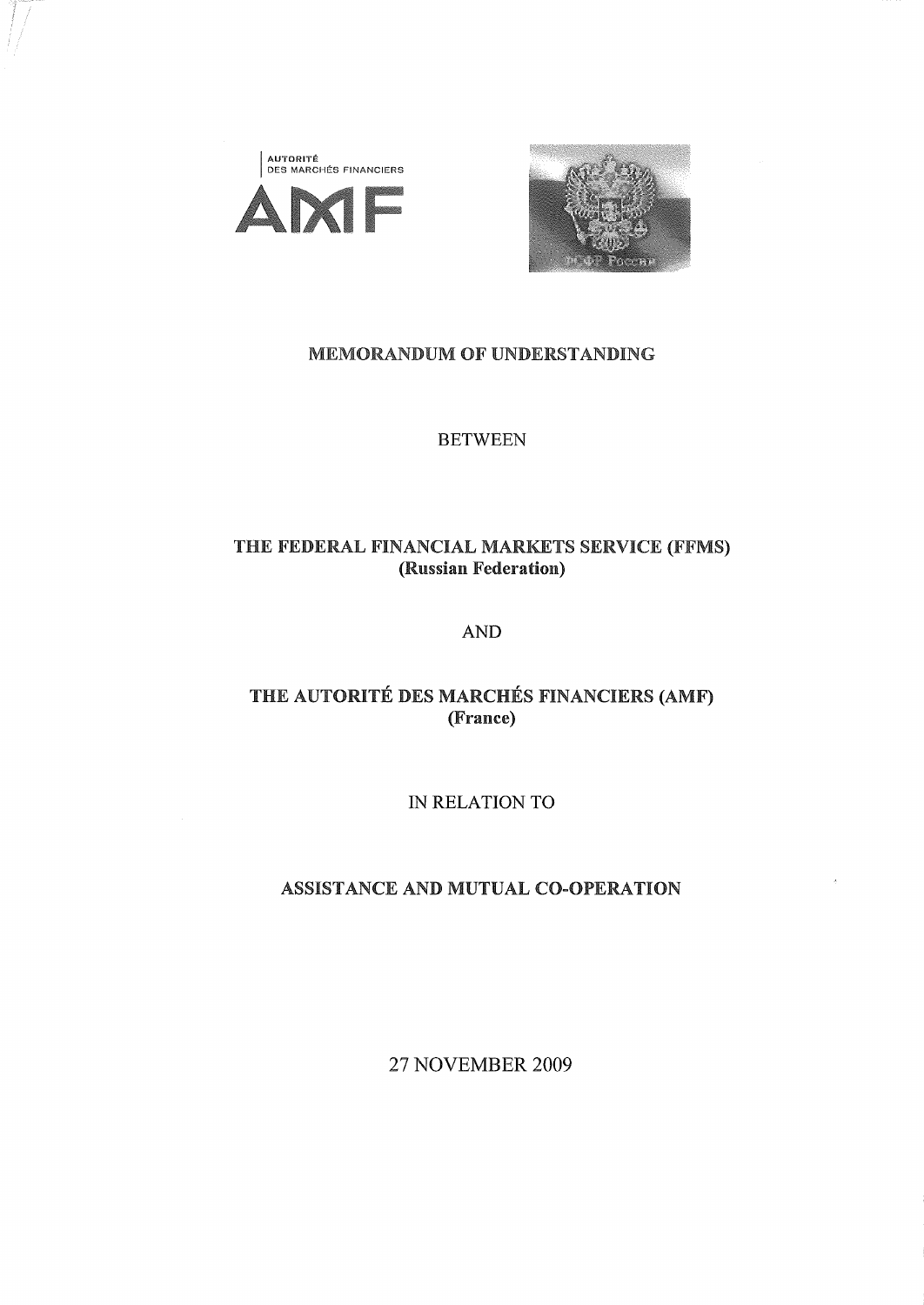# **CONTENTS**

| 1.             |                                                       |
|----------------|-------------------------------------------------------|
| $\mathbf{2}$ . |                                                       |
| 3.             |                                                       |
| 4.             |                                                       |
| 5.             |                                                       |
| 6.             |                                                       |
| 7.             |                                                       |
| 8.             |                                                       |
| 9.             |                                                       |
| 10.            |                                                       |
| 11.            |                                                       |
| 12             | REGULATORY COOPERATION AND TECHNICAL ASSISTANCE<br>10 |
| 13.            |                                                       |
| 14.            |                                                       |
|                |                                                       |
|                |                                                       |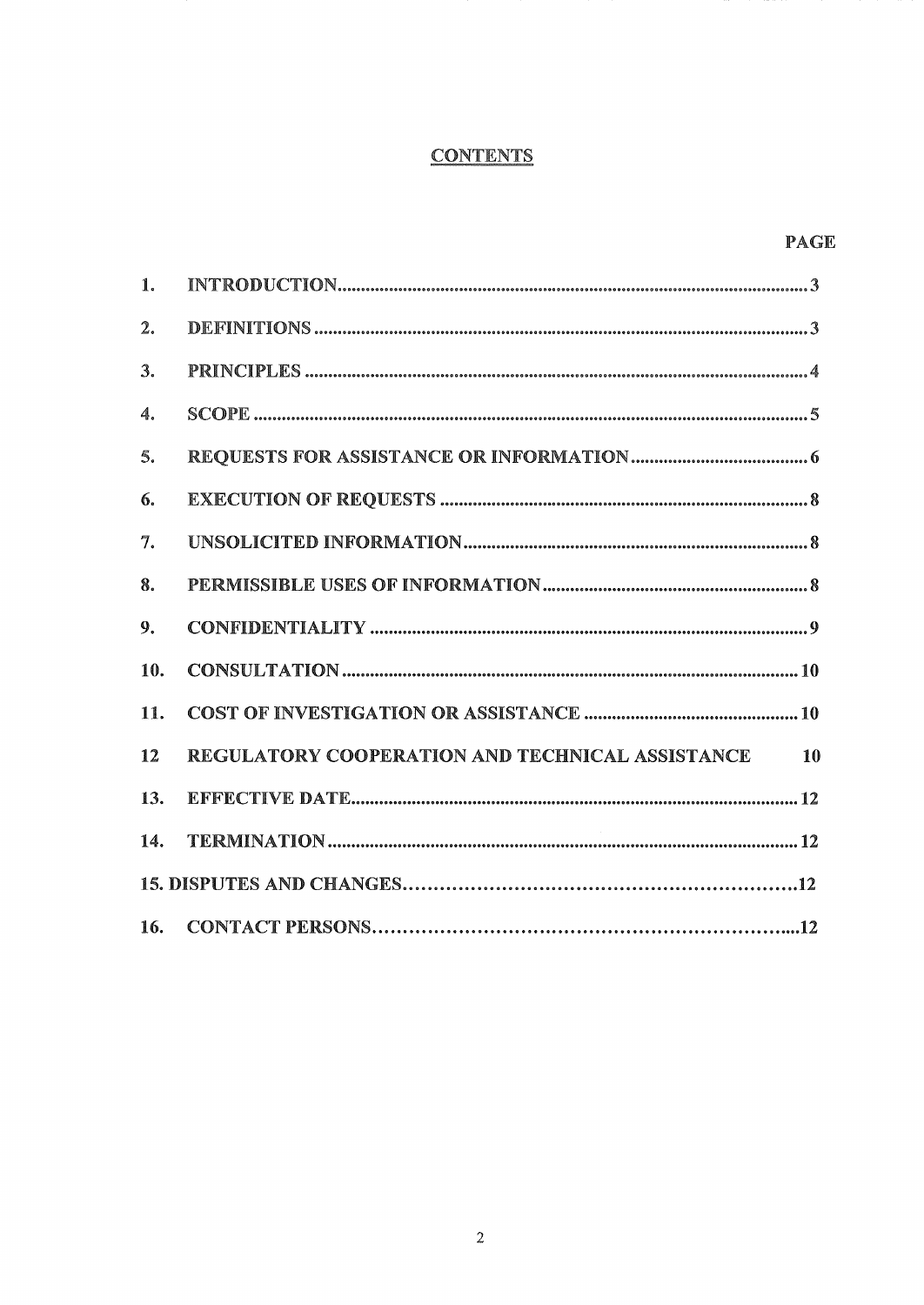### 1. INTRODUCTION

- 1.1 The Federal Financial Markets Service of Russia (FFMS) is the federal executive organisation responsible for implementing government policy on the securities market, regulating activities of professional securities market participants and protecting the rights of investors and shareholders. The FFMS was established in accordance with President Decree No. 314 "On the System and Structure of Federal Executive Branch Agencies," dated 9 March 2004.
- 1.2 The Autorité des marchés financiers (AMF France) was created on November 23, 2003 from the merger of the Commission des opérations de bourse (COB), the Conseil des marchés financiers (CMF) and the Conseil de discipline de la gestion financière (CDGF) "to deal with protection of the savings invested in financial instruments and all other investments which give rise to public offerings, the information provided to investors, and the proper functioning of the market of financial instruments".

### 2. DEFINITIONS

For the purposes of this Memorandum of Understanding:

"Authority" means the French Autorité des marchés financiers (AMF) or the the Federal Financial Markets Services (FFMS) as the case may be.

"Authorities" means the French Autorité des marchés financiers (AMF) and the Federal Financial Markets Services (FFMS).

"Requested Authority" means the Authority to whom a request is made pursuant to article 5 of this Memorandum of Understanding.

"Requesting Authority" means the Authority making a request pursuant to article 5 of this Memorandum of Understanding.

"Person" means a natural person, a legal person, partnership, or unincorporated association, government or political subdivision, agency or instrumentality of a government.

"Securities market" means an exchange or other market, including an overthe-counter market, in respect of equity securities, debt securities, bonds, futures and options or any other security that is recognised, regulated or supervised by the Authorities.

"Territory" means the country, state or other territory, as the case may be, in which an Authority has legal authority, power and / or jurisdiction conferred by law.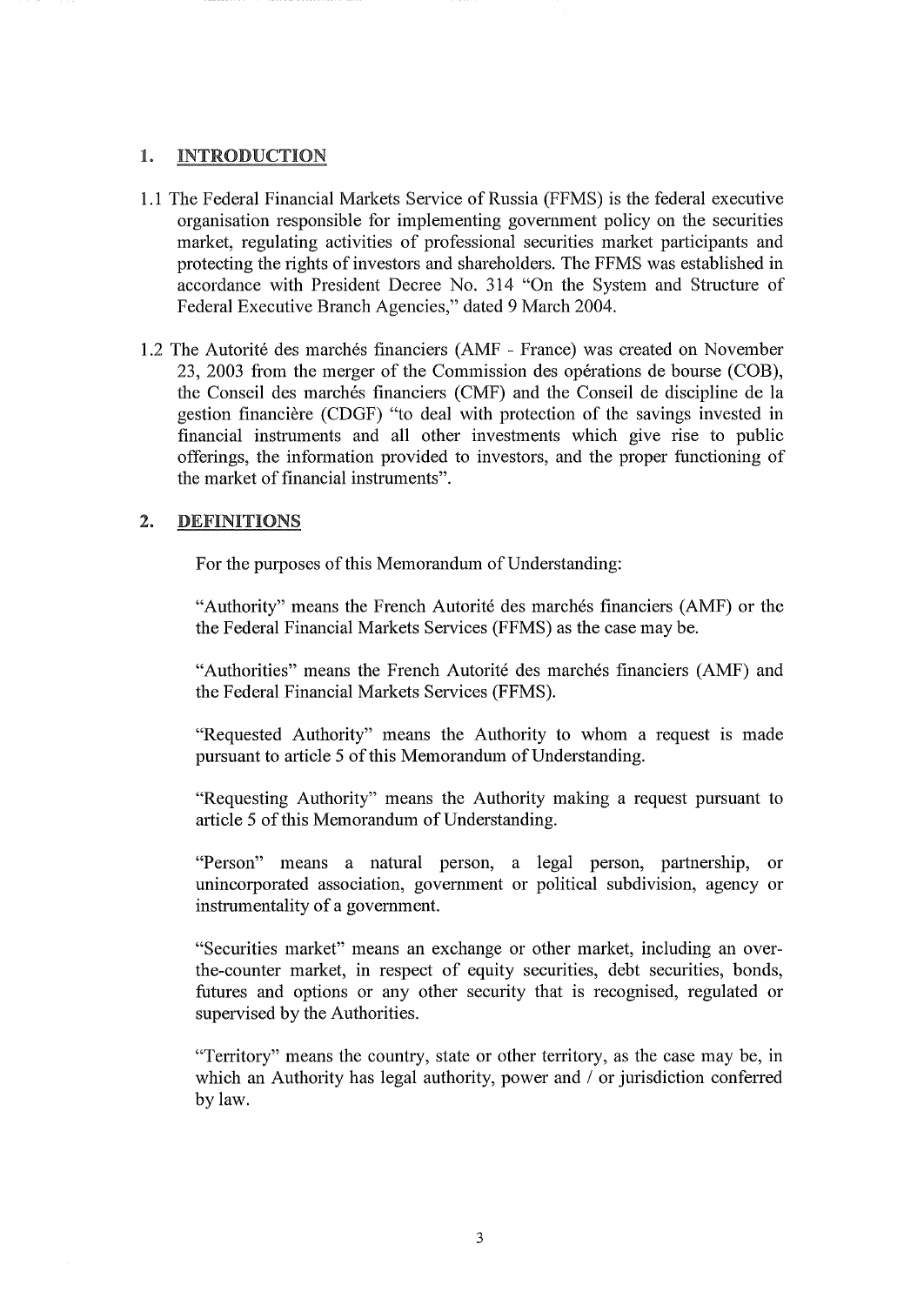## 3. PRINCIPLES

3.1. This Memorandum of Understanding sets forth a statement of intent of the Authorities to establish a framework for mutual assistance and to facilitate the exchange of information between the Authorities to enforce or ensure compliance with their respective securities and futures laws or regulatory requirements.

3.2. The purpose of this Memorandum of Understanding is to increase investor protection and further promotion of the integrity of the securities markets by providing a framework for co-operation, mutual understanding, exchange of information and assistance in matters of investigations, to the extent permitted by the laws and practices of the Authorities.

3.3. In furtherance of the objective of promoting a sound securities regulatory framework, the Autorité des marchés financiers (AMF) may, upon request, provide training and technical assistance to the Federal Financial Markets Services (FFMS) or vice versa. In this regard, the Authorities will consult each other to identify and address, subject to the availability of capacity and resources, areas of training and technical assistance to facilitate the development of the respective capital markets.

3.4. Both Authorities are committed to comply with the IOSCO's Objectives and Principles of Securities Regulation as well as with the principles set forth by the IOSCO Multilateral Memorandum of Understanding (MMoU) concerning consultation and cooperation and the exchange of information. The AMF will especially be at the disposal of the FFMS through regulatory cooperation as provided for by article 12 in order to assist the FFMS in its objective to become a signatory to the MMoU with IOSCO.

3.5. The Authorities will use their best endeavours to meet the terms of this Memorandum of Understanding. This Memorandum of Understanding does not impose any legally binding obligation on the Authorities. It does not modify or supersede any domestic laws or regulatory requirements, in force in, or applying, to the Authorities. It will not affect any arrangements made, or to be made under any other Memorandum of Understanding.

3.6. This Memorandum of Understanding does not affect any right of any Authority under its domestic laws or any other arrangement to take measures, otherwise than as provided herein, to obtain information necessary to ensure compliance with, or to enforce, its domestic laws or regulations. In particular, this Memorandum of Understanding does not affect any right of either Authority to communicate with or obtain information or documents from any other person on a voluntary basis on the territory of the other Authority.

3.7. This Memorandum of Understanding will not give any other person, directly or indirectly, other than the authorities, the right to obtain information, No person other than the Authorities, may suppress or exclude any information, or challenge the execution of a request for assistance invoked through this Memorandum of Understanding.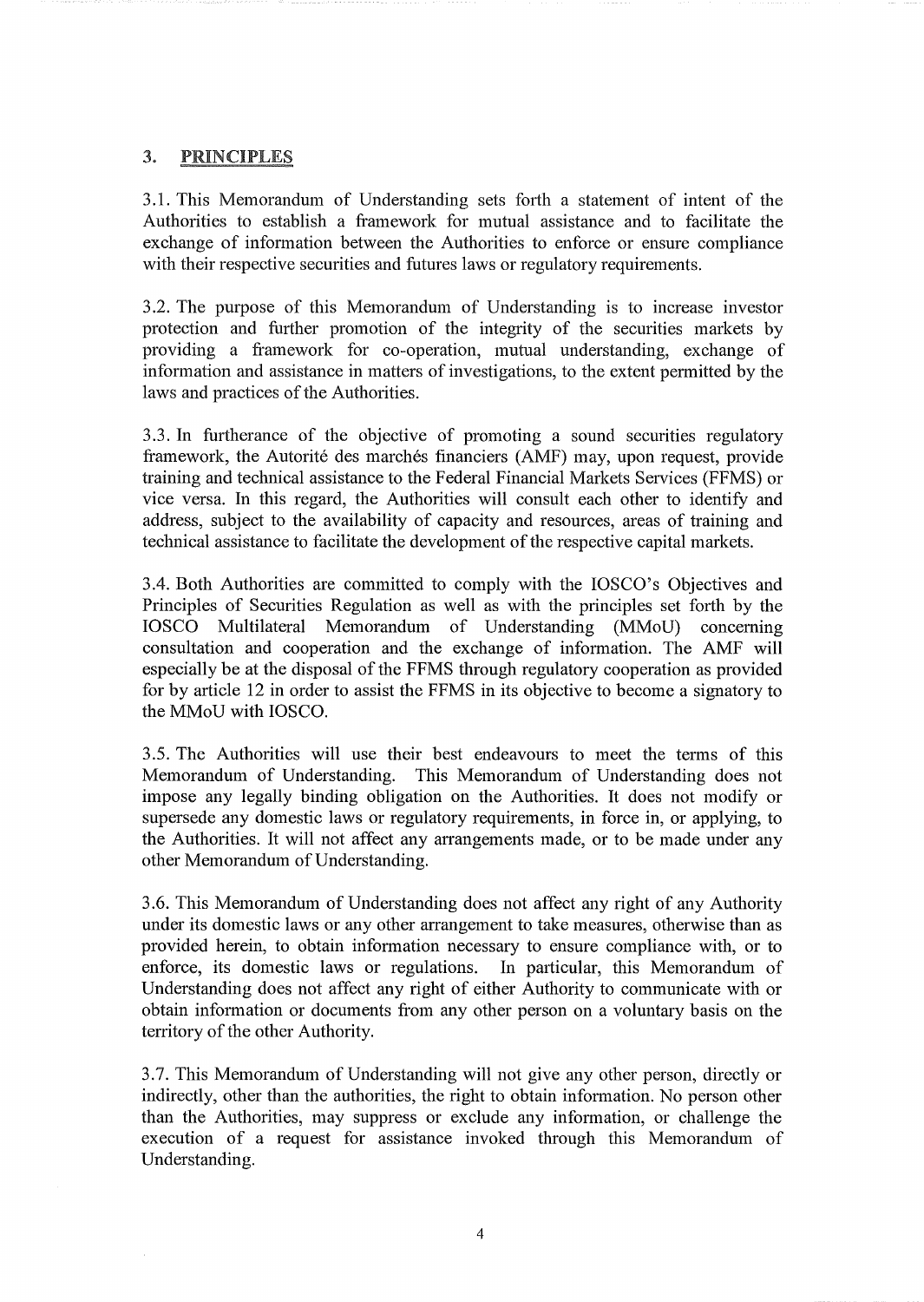3.8. In the course of an ongoing supervision and/or in case of investigations and to the extent permitted by laws and practices, each Authority will use all reasonable efforts to provide the other Authority with any information and documents held in the files of the Requested Authority that is related to the facts discovered in the course of an ongoing supervision and/or underlying the investigations.

3.9. The Authorities recognise the need and desirability for providing mutual assistance and exchanging information to assist each other in ensuring compliance with laws and regulations of their respective countries. However, the Requested Authority may deny assistance requested under this Memorandum of Understanding on the ground that:

- 3.9.1. The provision of assistance would violate an essential national or public interest or the domestic law of the Requested Authority; or
- 3.9.2 The request is not made in accordance with the provisions of this Memorandum of Understanding;
- 3.9.3 Where a criminal proceeding has already been initiated in the jurisdiction of the Requested Authority based upon the same facts and against the same Persons, or the same Persons have already been the subject of final punitive sanctions on the same charges by the competent authorities of the jurisdiction of the Requested Authority, unless the Requesting Authority can demonstrate that the relief or sanctions sought in any proceedings initiated by the Requesting Authority would not be of the same nature or duplicative of any relief or sanctions obtained in the jurisdiction of the Requested Authority.

### 4. SCOPE

4.1. Through the provisions of this Memorandum of Understanding, the Authorities agree to promote mutual assistance and exchange of information and documents regarding the matters set forth in the request for assistance. Information and documents shall include:

- 4.1.1 Contemporaneous records sufficient to reconstruct all securities and derivatives transactions, including records of all funds and assets transferred into and out of bank and securities accounts relating to these transactions;
- 4.1.2 Records that identify: the beneficial owner and controller, and for each transaction, the account holder; the amount purchased or sold; the time of the transaction; the price of the transaction; and the individual and the bank or broker and brokerage house that handled the transaction; and
- 4.1.3 Information identifying persons who beneficially own or control nonnatural Persons organized in the jurisdiction of the Requested Authority.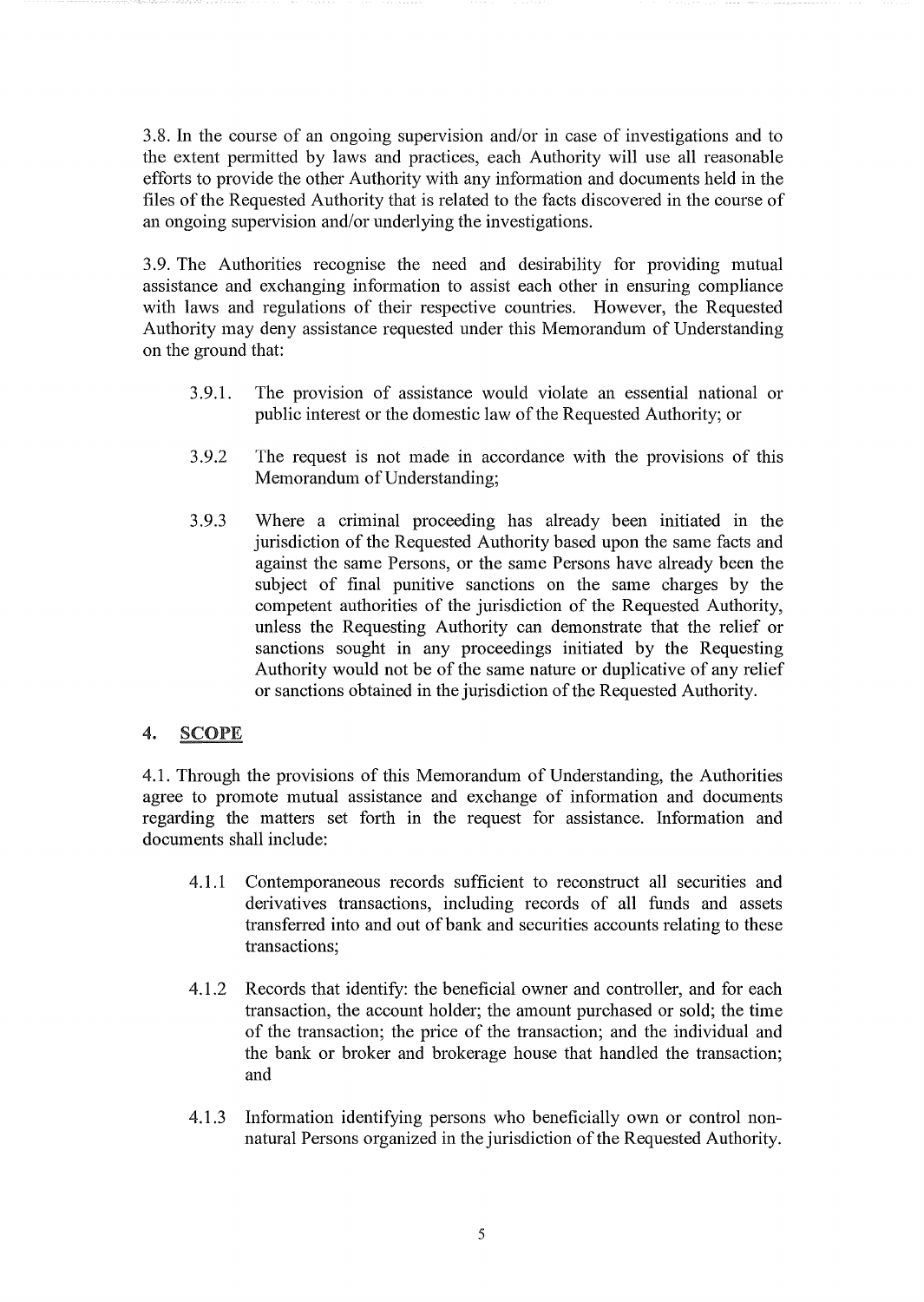4.2. Under the foregoing general theme, the scope of this Memorandum of Understanding will include the following:

- 4.2.1. Assisting in discovery of and taking action against insider dealing, market manipulation and other fraudulent practices in securities dealings in relation to companies, securities, futures contracts, options and collective investment schemes. The assistance shall include taking or compelling a Person's statement or, where permissible, testimony under oath;
- 4.2.2. Enforcement of laws, rules and regulations relating to dealing in, arranging deals in, managing and advising on securities, futures contracts, options and collective investments;
- 4.2.3. Supervising and monitoring stock markets and clearing and settlement activities and their compliance with the relevant laws and regulations;
- 4.2.4. Promoting and securing the fitness and properness of registered persons and promoting high standards of fair dealing and integrity in their conduct of business:
- 4.2.5. The compliance by issuers of and offers for securities and directors, officers, shareholders and professional advisers of companies listed, or applying for listing, on the respective securities markets pertaining to the Authorities with any duties under any relevant laws and rules and any obligation to make full, accurate and timely disclosure of information relevant to investors;
- 4.2.6. Enforcement of laws, rules and regulations relating to the issuing of, dealing in, arranging deals in, managing and advising on securities and other investment products;
- 4.2.7. Take-overs and mergers; and
- 4.2.8. Any other matters agreed upon between the Authorities at any time.

### 5. REQUESTS FOR ASSISTANCE OR INFORMATION

5.1. Requests for information or other assistance will be made in writing in English and addressed to the Requested Authority's contact person(s) referred to in article 16 herein. In urgent cases, requests may be made in summary form to be followed with a full request within five (5) business days there from. If necessary, the documents communicated by the requested Authority will be translated to English.

- 5.2. Requests for information should specify:
	- 5.2.1. A description of the facts discovered in the course of ongoing supervision and/or underlying the investigation that are the subject of the request, and the purpose for which the assistance is sought;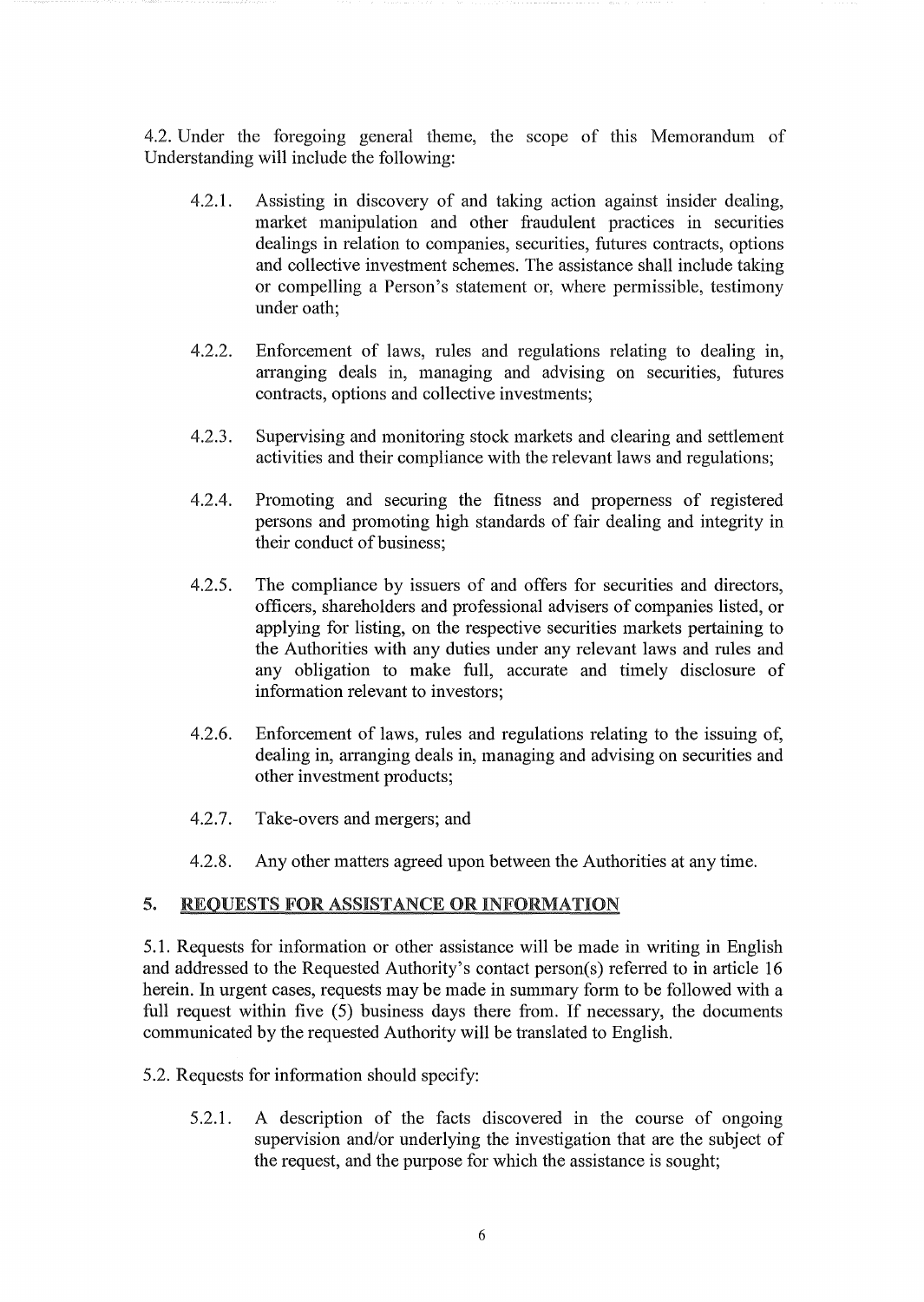- 5.2.2. The information required (identity of persons, specific questions to be asked etc.);
- 5.2.3. The purpose for which the information is sought (including details of the rule or law pertaining to the subject matter of the request);
- 5.2.4. The link between the specified rule or law and the regulatory functions of the Requesting Authority;
- 5.2.5. The relevance of the requested assistance to the specified rule or law;
- 5.2.6. To whom, onward disclosure of information is likely to be necessary, and in this context, the reason for such disclosure;
- 5.2.7. Any information in the possession of the Requesting Authority that might assist the Requested Authority in identifying the persons or entities believed by the Requesting Authority to possess the information sought or the places where such information may be obtained;
- 5.2.8. The desired time period for the reply;
- 5.2.9. Any other matters specified by the laws and regulations in the territory of the Requested Authority.

5.3. Any document or other material provided in response to a request under this Memorandum of Understanding must be returned upon request, to the extent permitted by the laws of the Requested Authority.

5.4. Each request will be assessed on a case by case basis by the Requested Authority to determine whether assistance can be provided under the terms of this Memorandum of Understanding. In any case where the request cannot be accepted completely, the Requested Authority will consider whether there may be other assistance which can be given, to the extent permitted by its laws.

5.5. In deciding whether to accept or decline a request, the Requested Authority will take account of:

- 5.5.1. Matters specified by the laws and regulations its Territory, and
- 5.5.2. Whether the request involves an assertion of jurisdiction not recognised by the territory of the Requested Authority, and
- 5.5.3. Whether it would be contrary to national or public interest to provide the assistance sought.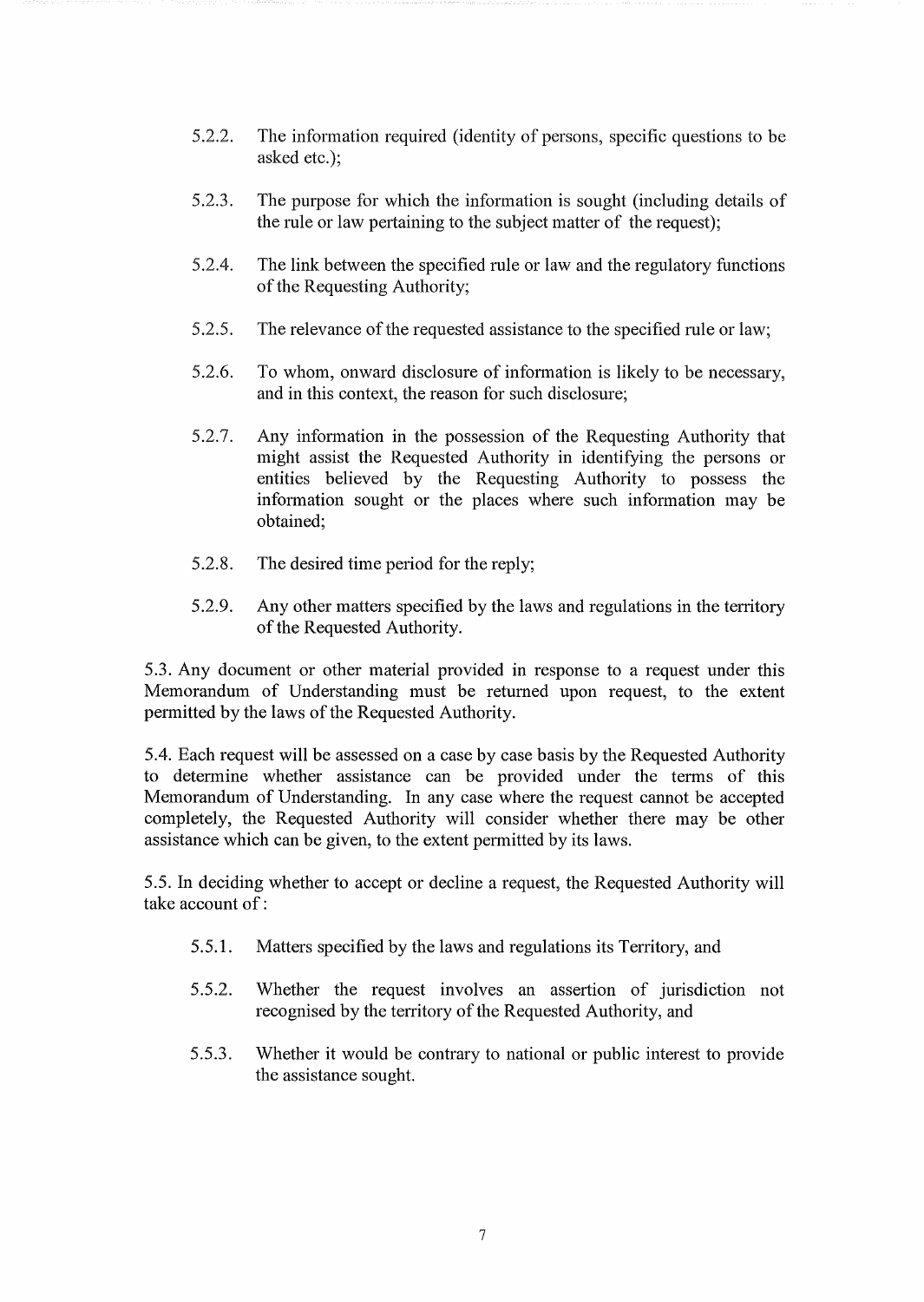# 6. EXECUTION OF REQUESTS

6.1. Access to information held in the possession of the Requested Authority will be provided upon request of the Requesting Authority, to the extent permitted by the domestic laws and internal policies of the Requested Authority.

6.2. Upon request, requesting authorities, the Requested Authority will require the production of documents identified in 4(1) from (i) any Person designated by the Requesting Authority, or (ii) any other Person who may possess the requested information or documents. Upon request of the requesting authority , the Requested Authority will obtain other information relevant to the request.

6.3. Upon request, the Requested Authority will seek responses to questions and/or a statement (or where permissible, testimony under oath) from any Person involved, directly or indirectly, in the activities that are the subject matter of the request for assistance or who is in possession of information that may assist in the execution of the request.

6.4. Unless otherwise arranged by the Authorities, information and documents requested under this Memorandum of Understanding will be gathered in accordance with the procedures applicable in the jurisdiction of the Requested Authority and by persons designated by the Requested Authority. Where permissible under the Laws and Regulations of the jurisdiction of the Requested Authority, a representative of the Requesting Authority may be present at the taking of statements and testimony and may provide, to a designated representative of the Requested Authority, specific questions to be asked of any witness.

6.5. In urgent circumstances, the response to requests for assistance may be effected by telephone or facsimile, provided such communication is confirmed through an original, signed document.

# 7. UNSOLICITED INFORMATION

Where one Authority has information, which will assist another Authority in the performance of its regulatory functions, the former may provide such information, or arrange for such information to be provided, on a voluntary basis even though no request has been made by the other Authority. The terms and conditions of this Memorandum of Understanding will apply if the providing Authority specifies that the information is passed under this Memorandum of Understanding.

### 8. PERMISSIBLE USES OF INFORMATION

8.1. Any assistance or information will be provided by an Authority only for the purposes of assisting the other Authority in the performance of its regulatory functions. Any assistance or information provided under this Memorandum of Understanding shall be used by the recipient only for:

8.1.1. the purpose of performing its regulatory functions;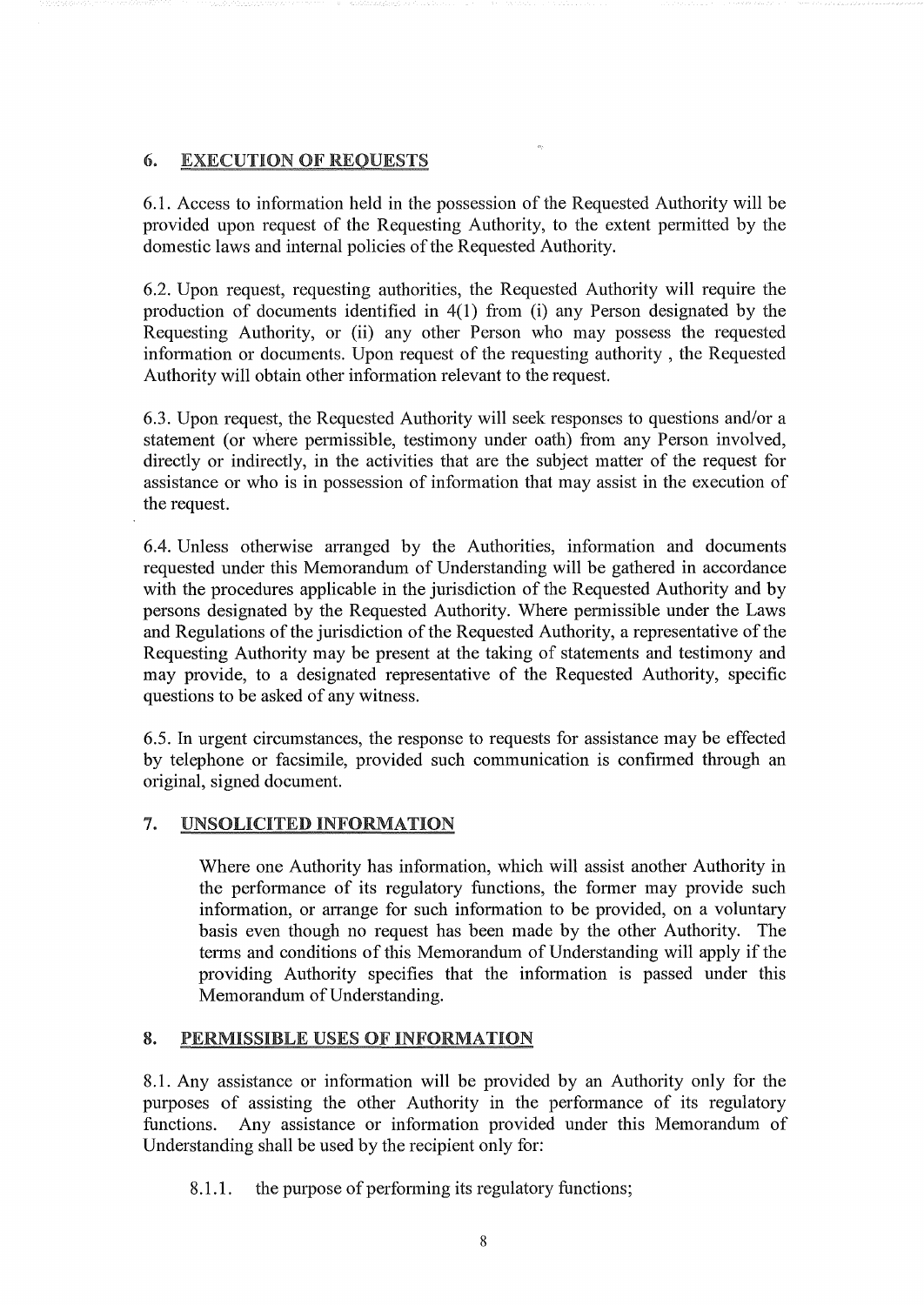- 8.1.2. the purposes stated in the request, including ensuring compliance with or enforcement of the laws or regulations of the Requesting Authority specified in the request, by initiating or assisting in criminal prosecution arising out of the breach of such rule or law; or
- 8.1.3. Conducting or assisting in civil proceedings brought by the Authorities or other law enforcement or regulatory bodies within the territory of the Requesting Authority in taking regulatory action or imposing regulatory requirements within the scope stated in article 4 above arising out of the breach of the rule or law specified in the request.

8.2. In the event that the Requesting Authority wishes to use the information obtained for any purpose other than that stated in 8.1 above, the Requesting Authority must notify and seek the prior written consent of the Requested Authority to such use of the information.

# 9. CONFIDENTIALITY

9.1. The assistance or information obtained pursuant to this Memorandum of Understanding should not be disclosed to third parties without the prior consent of the Requested Authority. Each Authority will establish and maintain such safeguards as are necessary and appropriate to protect the confidentiality of such information or assistance.

9.2. Each Authority will keep confidential, to the extent permitted by law,

- 9.2.1. Any request for information made under this Memorandum of Understanding and any matter arising in the course of the operation of this Memorandum of Understanding, including consultations between the Authorities and unsolicited assistance, unless such disclosure is necessary to carry out the request or unless the other Authority waives such confidentiality;
- 9.2.2. Any information received pursuant to this Memorandum of Understanding unless it is disclosed in furtherance of the purpose for which it was requested.
- 9.3 The Requesting Authority will not disclose non-public documents and information received under this Memorandum of Understanding, except in response to a legally enforceable demand (Art. 8.1). In the event of a legally enforceable demand, the Requesting Authority will notify the Requested Authority prior to complying with the demand, and will assert such appropriate legal exemptions or privileges with respect to such information as may be available. The Requesting Authority will use its best efforts to protect the confidentiality of non-public documents and information received under this Memorandum of Understanding.
- 9.4 If an Authority becomes aware that an information passed under this Memorandum of Understanding may be subject to a legally enforceable demand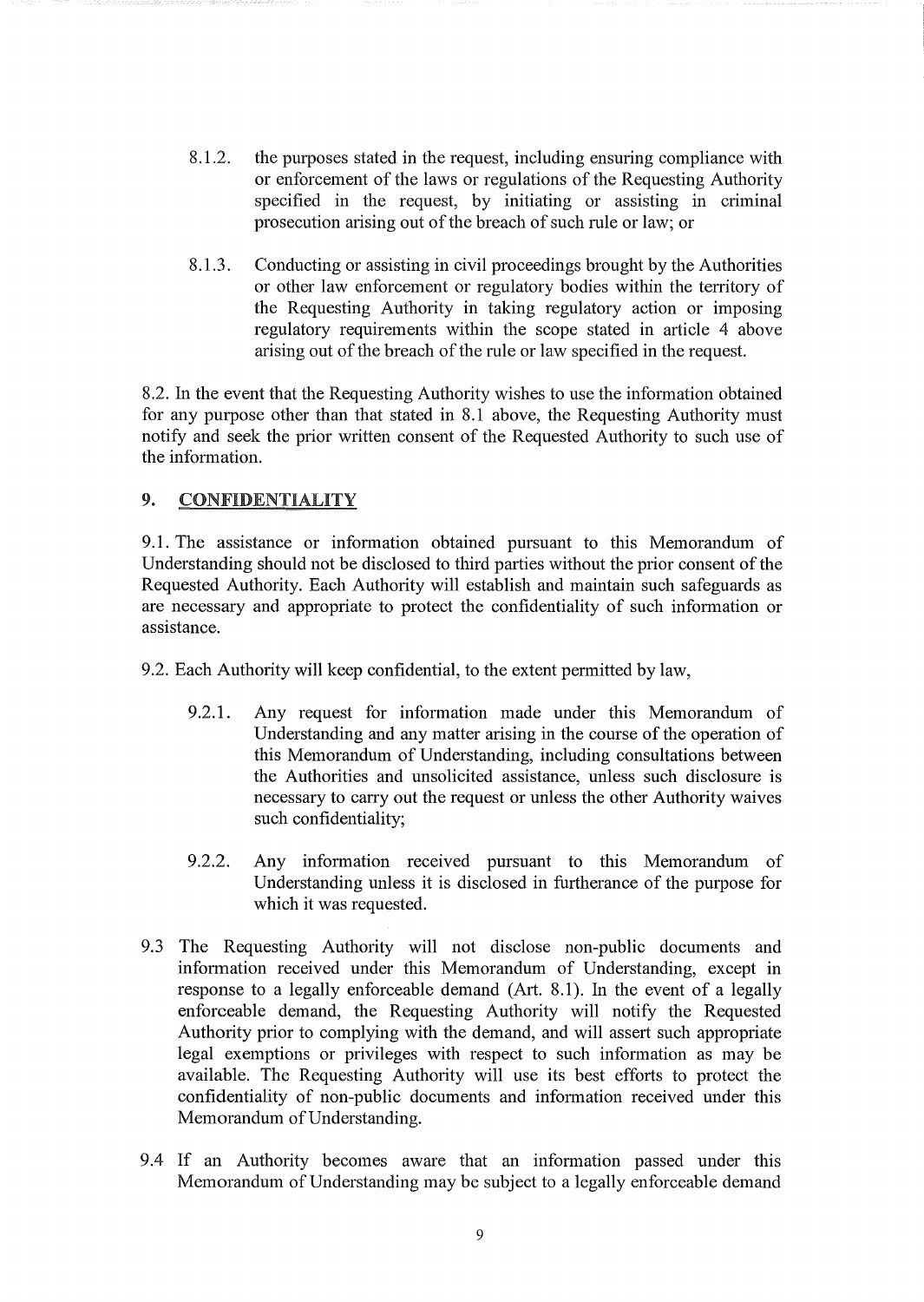to disclose it, it will to the extent permitted by law, inform the other Authority of the situation. The Authorities will then discuss and determine the appropriate course of action.

#### 10. CONSULTATION

- 10.1. The Authorities may consult one another informally at any time about a request or proposed request.
- 10.2. The Authorities may consult and may revise the terms of the Memorandum of Understanding in the event of a substantial change in laws, practices, market or business conditions affecting the operation of this Memorandum of Understanding.
- 10.3. The Authorities will endeavour to hold annual bilateral meetings at a venue to be decided by the Authorities for purposes of assessing and reviewing interactions and cooperation initiatives that have taken place between the Authorities pursuant to this Memorandum of Understanding, and to discuss any matter related thereto.

### 11. COST OF INVESTIGATION OR ASSISTANCE

The Requested Authority mayas a condition of agreeing that assistance be given under this Memorandum of Understanding, require the Requesting Authority to make a contribution to costs. Such a contribution may, in particular, be required where the cost of executing a request is substantial.

#### 12. REGULATORY COOPERATION AND TECHNICAL ASSISTANCE

- 12.1. The Authorities may give assistance as to matters related to cooperation with regard to:
	- 12.1.1. The granting of licenses, the withdrawal of licences, or exemptions for the conduct of business in trading of securities, futures and options as well as asset management
	- 12.1.2. The laws and regulations and the supervision applicable to trading of securities and derivatives and their markets
	- 12.1.3. The laws and regulations applicable to stock market and to futures and options market by regulators and by the securities market authority;
	- 12.1.4. The laws and regulations and the supervision applicable to asset management and collective investment schemes;
	- 12.1.5. The prevention and detection of market manipulation, and
	- 12.1.6. The prevention and detection of fraud and other irregularities or unlawful activities in connection with the offer, purchase or sale of any securities, derivatives or collective investment schemes.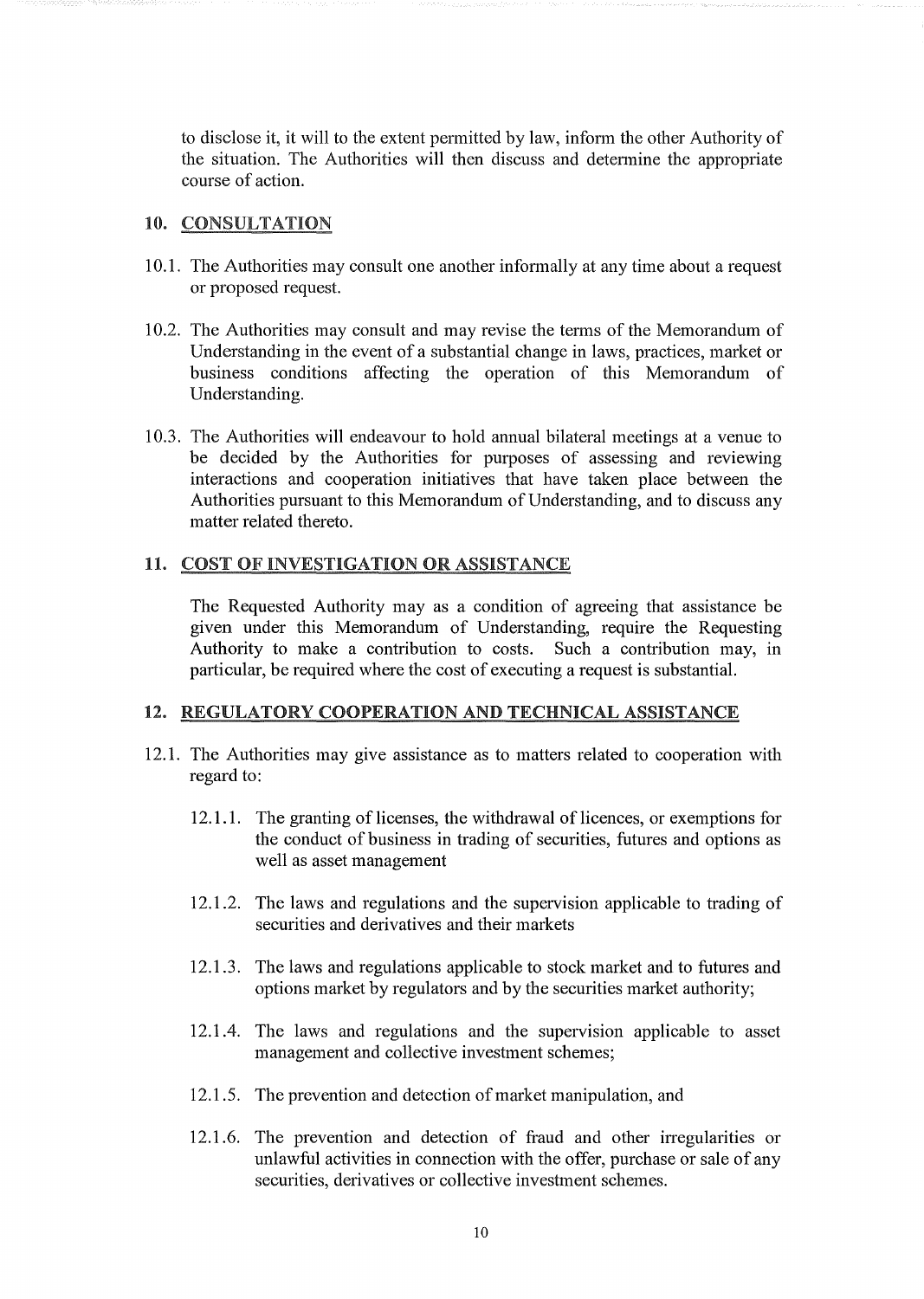- 12.2. The Authorities acknowledge the need to increase technical exchanges for the purpose of better understanding and knowledge of each other's financial regulation. These technical exchanges will, in particular, be related to the regulation of the asset management industry, the information delivered by public companies to investors and the listing of issuers and the regulation of securities and derivatives. They will take the form of:
	- 12.2.1. Organisation of seminars in the Russian Federation and in France: Experts from each of the Authorities shall be hosted by the other Authority to present specific technical themes on a regular basis to be further determined. These seminars shall allow a large number of people from both the Authorities to participate. They shall provide an in-depth presentation of the regulatory regime of each jurisdiction and its practical implementation and shall, where appropriate, include workshops and business cases;
	- 12.2.2. Study visits: Experts of each of the Authorities shall spend a certain number of days in the other Authority on a regular basis to be determined. These study visits shall allow the concerned persons to gain a more complete understanding of the way the hosting Authority is facing the challenges of day-to-day regulation. Furthermore, they shall be aimed at creating close links between the experts of the two Authorities in order to enhance dialogue and mutual exchange of information. They shall lead to providing assistance in the reviewing of Regulation;
	- 12.2.3. Public conferences: Industry Representatives from the respective marketplaces shall be eligible to be invited under the auspices of the other Authority on a regular basis to be detennined. These public conferences shall be organised by the hosting Authority in coordination with the other Authority and in partnership with the industry representatives of the hosting jurisdiction. They shall be aimed at favouring a better understanding and knowledge of each other's regulatory system. They shall be open to experts and staff members of each Authority;
	- 12.2.4. Visits of delegations: Experts and staff members from each of the Authorities shall be eligible to be invited as delegations under the auspices of the other Authority on a regular basis to be determined. These visits shall be organised by the hosting Authority in accordance with the other Authority and in partnership with the industry representatives in the hosting jurisdiction. They shall be aimed at enabling a better understanding and knowledge of each regulatory system. They may also be open to industry representatives from each jurisdiction;
	- 12.2.5. Internships: Staff members from each Authority may join the other Authority for internships on a regular basis to be further detennined.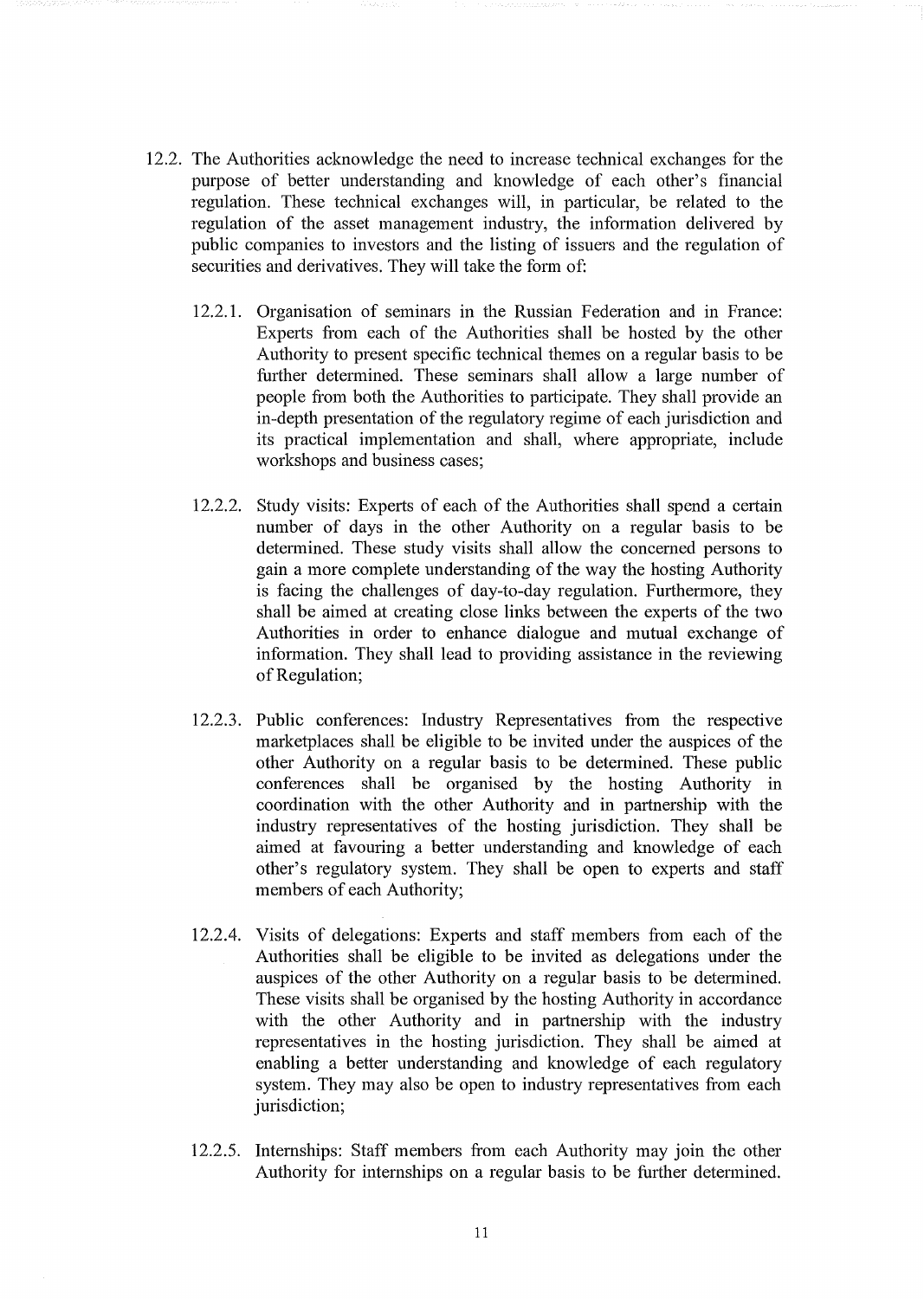These internships shall allow the concerned persons to work as members of the personnel of the hosting Authority in various positions. They shall aim to provide them with an exhaustive and precise overview of the hosting Authority's day-to-day practice.

#### 13. EFFECTIVE DATE

This Memorandum of Understanding becomes effective on the day it is signed by the Authorities.

### 14. TERMINATION

This Memorandum of Understanding will continue in 'effect until the expiry of thirty (30) days after either Authority gives written notice to the other Authority of its intention to terminate, This Memorandum of Understanding will continue to have effect with respect to all requests for assistance that were made before the effective date of termination.

#### 15. DISPUTES AND CHANGES

The Authorities shall use reasonable efforts to settle amicably all disputes arising out of or in connection with this Memorandum of Understanding or its interpretation. All changes or modifications to this Memorandum of Understanding must be agreed to in writing between the Authorities.

### 16. CONTACT PERSONS

All communications between the Authorities should be between the principal points of contact as set out in Appendix A unless otherwise agreed. Appendix A may however be amended by written notice from either Authority without the need for the resigning of this Memorandum of Understanding.

#### Signed on 27 November 2009

### FEDERAL FINANCIAL MARKETS SERVICE

**Adimir Milovidov** Head

### AUTORITÉ DES MARCHÉS FINANCIERS

Jean-Pierre Jouyet Chairman